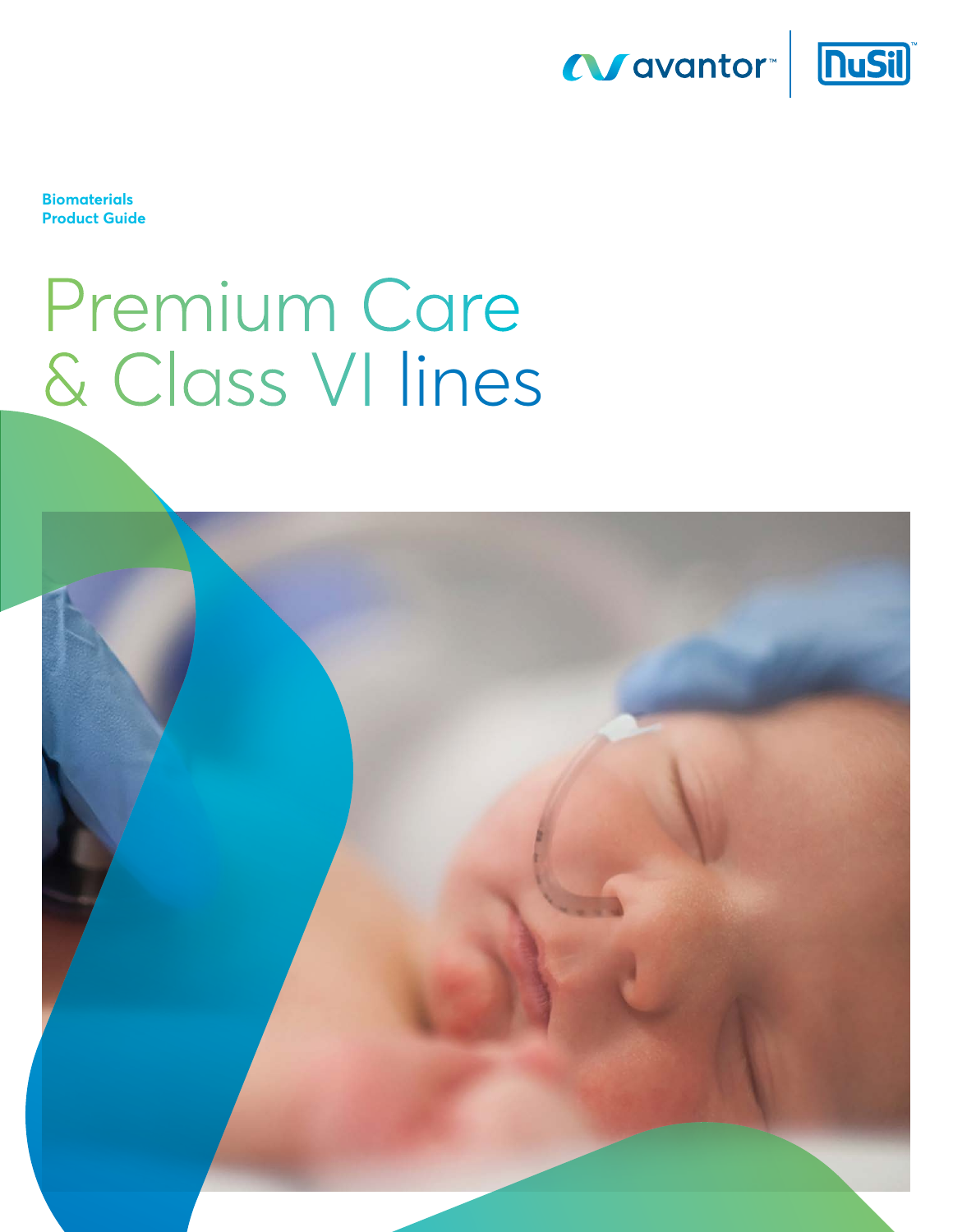### Medical-grade silicones

### **COMMITMENT TO CARE AND INNOVATION**

For more than 30 years, the NuSil™ brand has been continuously supplying medical device manufacturers with silicones of the highest purity and long-term stability for general healthcare applications. Our market-leading, medicalgrade silicones for use in and on the body are trusted to help save and improve the quality of life worldwide.

Industry leaders depend on the quality, purity and reliability of our silicones for a wide range of life-saving and life-enhancing medical devices and healthcare products.

### **MEDICAL-GRADE SILICONES**

All of our medical-grade silicones are specifically designed, manufactured and purified to meet the strictest requirements of the healthcare industry. These products are made under applicable cGMP standards in facilities indirectly or directly regulated by the U.S. Food and Drug Administration and are typically supported with Master Files.

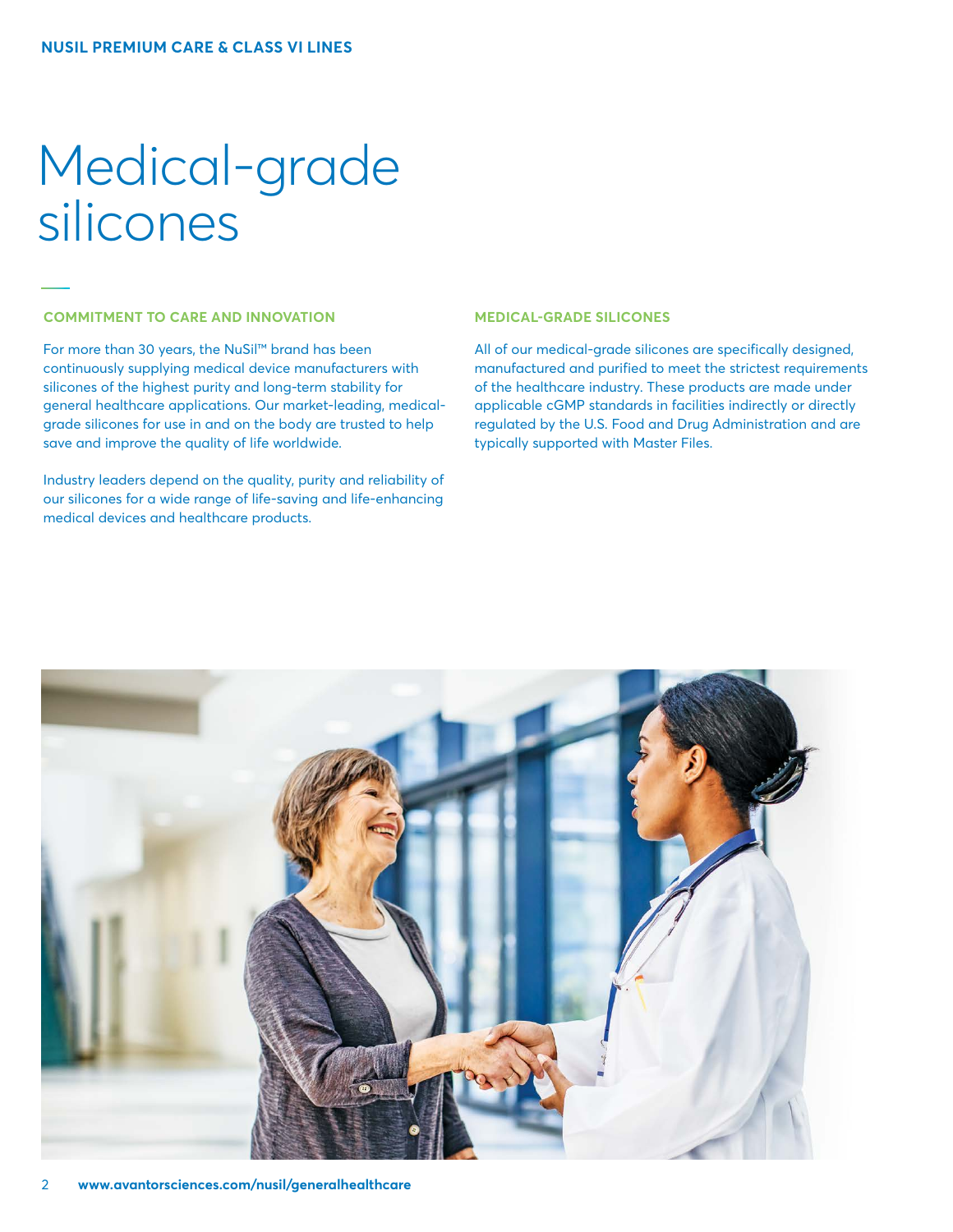## Applications

We leverage our insight into the unique performance characteristics of high-purity silicones to help medical device manufacturers explore and expand their use into multiple therapeutic applications.

Leading applications for NuSil Premium Care and Class VI silicones include:

- Needle coatings
- ‒ IV sets
- Airway management
- ‒ Catheters
- Wound care and scar management
- ‒ Prosthetics
- Surgical tools and robotics

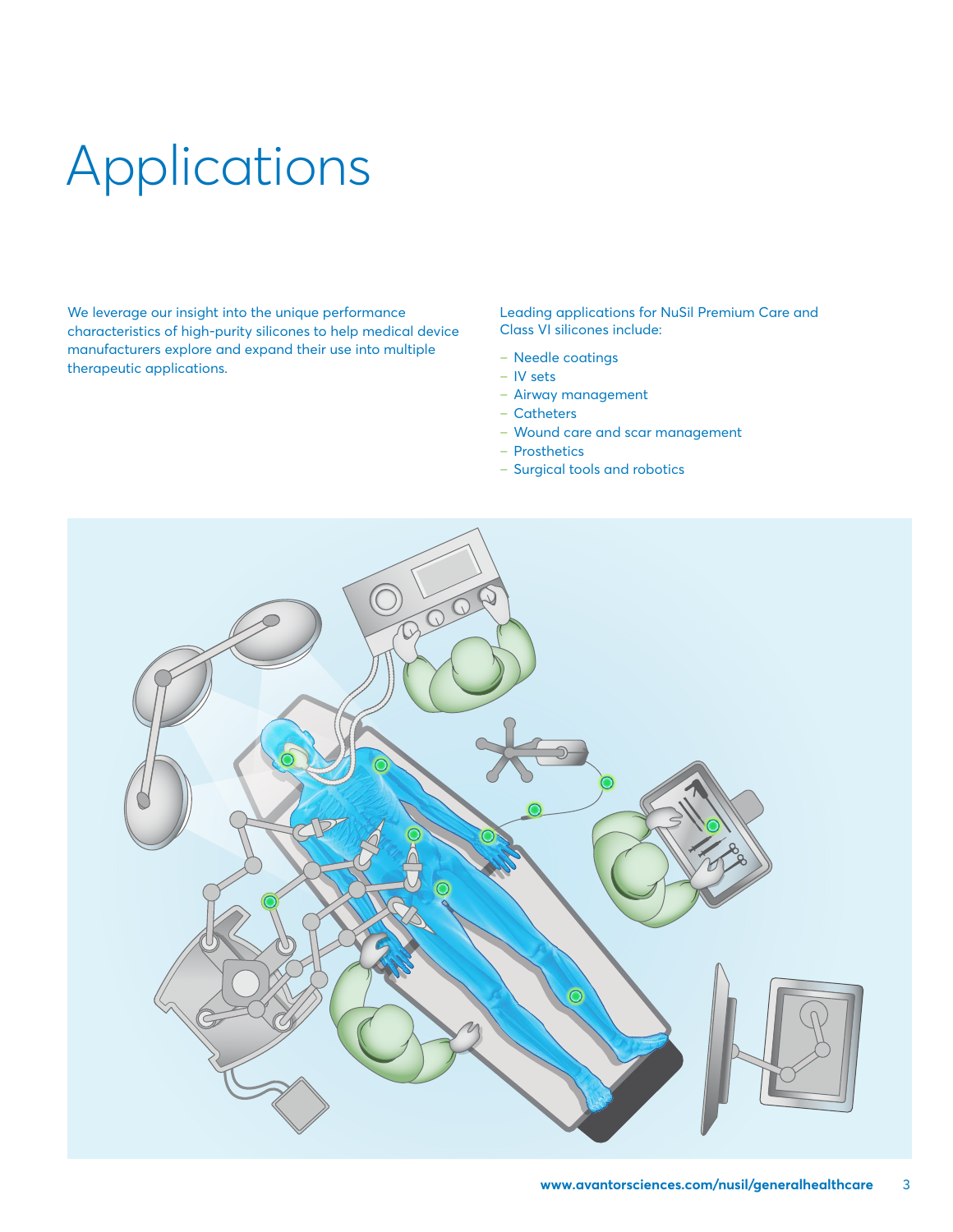### Premium Care & Class VI products

Our Premium Care medical-grade silicones provide proven solutions for general healthcare applications requiring something beyond standard offerings, such as product customization, specialized packaging and/ or a higher level of regulatory support. Our Class VI portfolio includes high-value, readily available products that deliver cost efficiencies, standard packaging and testing necessary for high-volume production applications. Both lines are designed for use in medical applications that are not implanted for greater than 29 days.



### **LIQUID SILICONE RUBBERS**

Liquid silicone rubbers (LSRs) are designed for liquid injection molding and provide an excellent material for precision molded components, such as O-rings, gaskets, valves and seals.



### **HIGH CONSISTENCY RUBBERS**

High consistency rubbers (HCRs) are strong silicone materials well-suited for fabrication processes, such as extruding, calendering and compression or transfer molding into a wide range of parts. NuSil's HCR portfolio features both peroxide and platinum cure systems.



### **LOW VISCOSITY ELASTOMERS AND DISPERSIONS**

Low viscosity elastomers provide a flowable silicone that can be used to encapsulate a device or be low-pressure molded into a part. Dispersions are ideal for processes where the silicone is applied as a thin film coating or for dip molded parts.

### **ADHESIVES AND PRIMERS**

Our silicone adhesives range from adhesive elastomers for permanent bonding to temporary adhesives, such as soft silicone adhesives or pressure sensitive adhesives. Our primers can be applied to substrates to improve adhesion.



### **LUBRICANTS**

Silicone lubricants are used to reduce friction within device components or against human tissue.



### **SPECIALTY MATERIALS**

Our specialty materials include radiopaque masterbatches, as well as silicone marking inks and foams.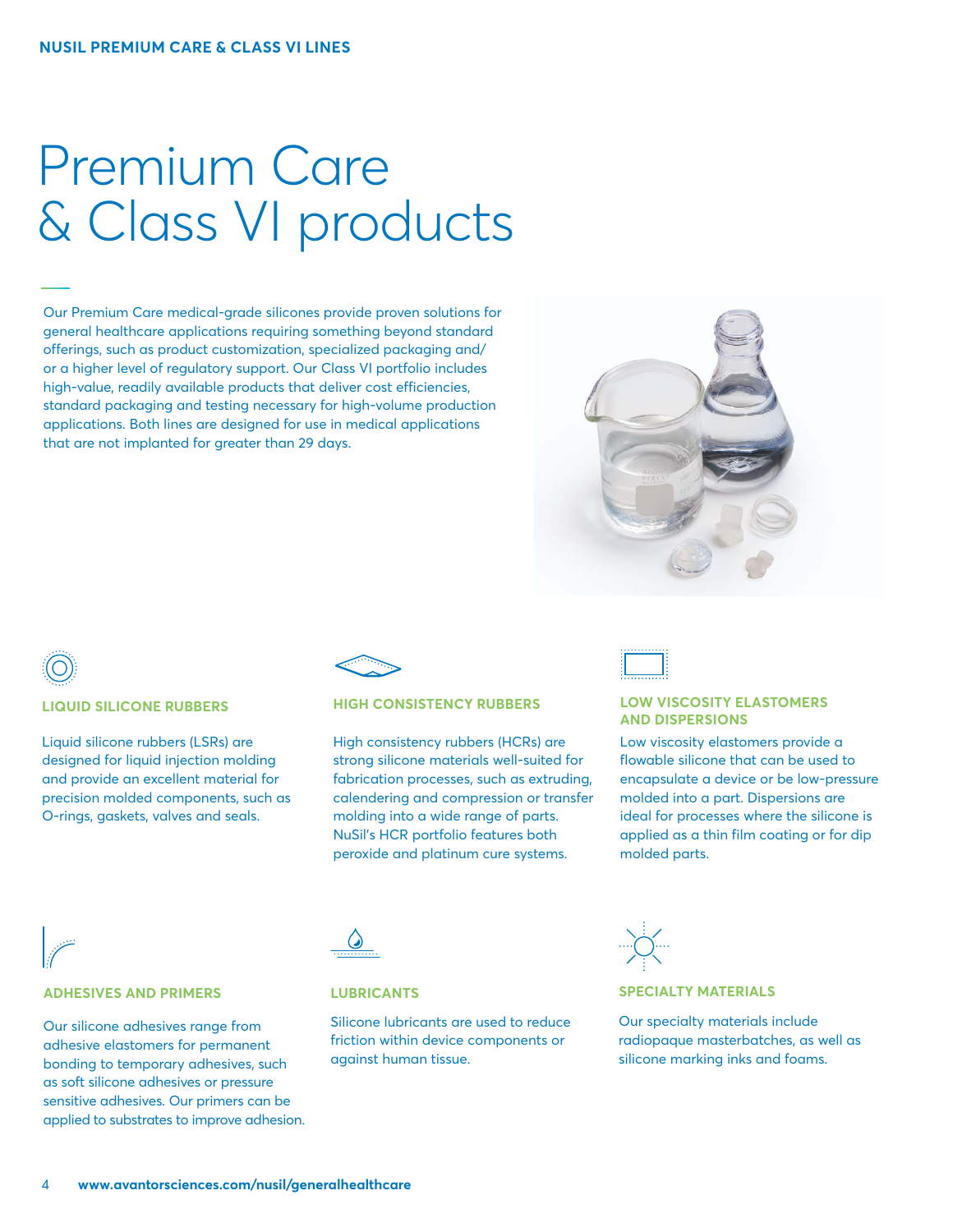### **REGULATORY SUPPORT**

For over three decades, we have been helping medical device companies obtain regulatory clearance for their products. That commitment extends well beyond the sale of our silicones. We provide the technical and regulatory expertise needed for approval and are willing to communicate directly with international regulatory authorities on behalf of our customers.

NuSil maintains over 700 Master Files (MAFs) with the United States Food & Drug Administration (FDA) in support of our Premium Care and Class VI products. A critical element of the MAF is the biological testing performed on the majority of products in our portfolio.

|                              |                                                        |                 | <b>PREMIUM CARE LINE</b> | <b>CLASS VI LINE</b> |
|------------------------------|--------------------------------------------------------|-----------------|--------------------------|----------------------|
| Master File on file with FDA |                                                        |                 |                          |                      |
| <b>BIOLOGICAL EFFECT</b>     | <b>TEST</b>                                            | <b>STANDARD</b> |                          |                      |
| Cytotoxicity                 | Cytotoxicity testing using the ISO Elution Method      | ISO 10993-5     |                          |                      |
| <b>Hemolysis</b>             | In Vitro Hemolysis Study (Extract)                     | ISO 10993-4     |                          |                      |
| <b>Systemic toxicity</b>     | <b>USP Systemic Toxicity Study (Extracts)</b>          | ISO 10993-11    |                          |                      |
| Intracutaneous reactivity    | <b>Acute Intracutaneous Reactivity Study (Extract)</b> | ISO 10993-10    |                          |                      |
| Implantation (one week)      | <b>USP Muscle Implantation</b>                         | ISO 10993-6     |                          |                      |
| Genotoxicity                 | <b>Bacterial Reverse Mutation Study</b>                | ISO 10993-3     |                          |                      |
| Rabbit pyrogen               | <b>Pyrogen Study - Material Mediated</b>               | ISO 10993-11    |                          |                      |
| Sensitization                | <b>ISO Maximization Sensitization (GPMT)</b>           | ISO 10993-10    |                          |                      |

### **CUSTOMIZATION MASTERED**

We know that standard solutions don't always fit. That's why we create customized products based on our customers' unique applications. And after three decades of serving the most demanding industries, we've honed our processes and proprietary equipment to take customization to a mass scale.

NuSil has the ability to customize products and packaging according to individual requirements for an array of convenient options that meet our customers' needs. We have over 3,000 standard products that can be customized to very unique specifications.

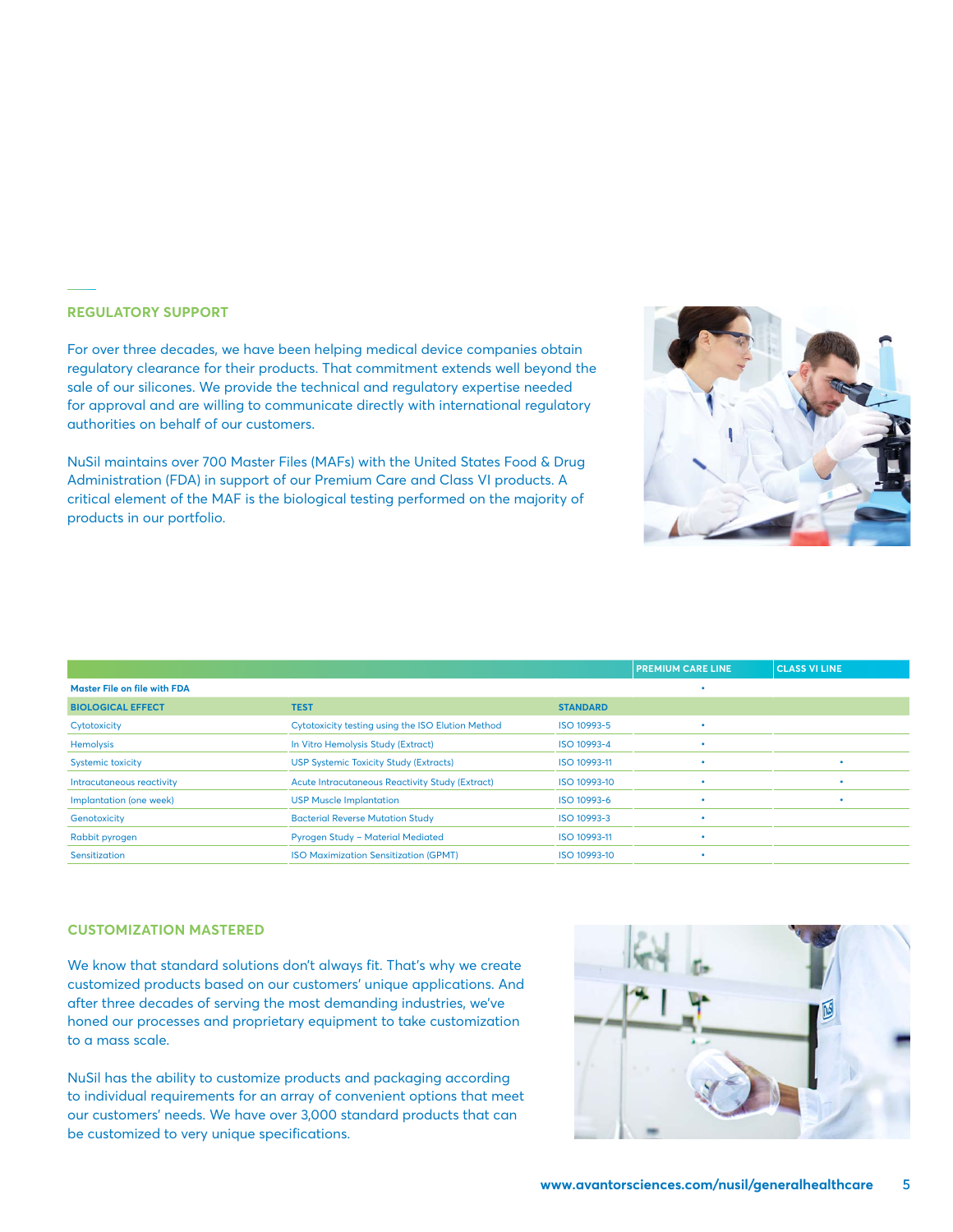## Liquid silicone rubbers (LSRs)

### **Description**

Liquid silicone rubbers (LSRs) have a consistency similar to petroleum jelly and are designed for high throughput manufacturing processes, such as liquid injection molding and overmolding.

### **Applications**

NuSil's LSRs provide an excellent material for precision molded components, such as O-rings, gaskets, valves and seals.

### **Key properties and considerations**

- No post-cure required
- Ability to cure rapidly with increased temperatures
- Can be supplied in small hand-held cartridges
- Solvent resistance and high clarity options available
- Easily pigmented using NuSil color masterbatches

| <b>PRODUCT</b><br><b>NUMBERS</b> | <b>DUROMETER</b><br><b>TYPE A</b> | <b>TENSILE</b><br>psi (MPa) | <b>ELONGATION</b><br>% | <b>TEAR</b><br>ppi (kN/m) | l STRESS @ STRAIN<br> psi (MPa) @ % | <b>CURE RATE T90</b><br>$\mathsf{Im}\,\boldsymbol{\mathrm{\odot}}\,$ 138°C | <b>CURE RATE</b><br><b>SCORCH</b><br>m @ 138°C | <b>SPECIFIC GRAVITY</b> |
|----------------------------------|-----------------------------------|-----------------------------|------------------------|---------------------------|-------------------------------------|----------------------------------------------------------------------------|------------------------------------------------|-------------------------|
| <b>MED-4901</b>                  | 40 (00)                           | 335(2.3)                    | 1,085                  | 55 (9.7)                  | $25(0.2)$ @ 300                     | 1.30                                                                       | 0.75                                           | 1.10                    |
| <b>MED-4905</b>                  | 60 (00)                           | 595(4.1)                    | 1,070                  | 80 (14.1)                 | $35(0.2)$ @ 200                     | 2.05                                                                       | 0.95                                           | 1.08                    |
| <b>MED-4910</b>                  | 65 (00)                           | 680 (4.7)                   | 1,025                  | 75 (13.2)                 | 50 $(0.3)$ @ 200                    | 1.90                                                                       | 1.00                                           | 1.07                    |
| <b>MED-4920</b>                  | 20                                | 845 (5.8)                   | 875                    | 115(20.3)                 | 55 (0.4) @ 200                      | 2.00                                                                       | 1.50                                           | 1.14                    |
| <b>MED-4930</b>                  | 30                                | 1,350(9.3)                  | 730                    | 150(26.3)                 | 190 (1.3) @ 200                     | 2.45                                                                       | 1.35                                           | 1.13                    |
| <b>MED-4940</b>                  | 40                                | 1,190(8.2)                  | 560                    | 265(46.9)                 | 445 (3.0) @ 200                     | 2.10                                                                       | 1.45                                           | 1.12                    |
| <b>MED-4950</b>                  | 50                                | 1,445(9.9)                  | 700                    | 245 (42.9)                | 395 (2.7) @ 200                     | 2.35                                                                       | 1.40                                           | 1.14                    |
| <b>MED-4960</b>                  | 60                                | 1,365(9.4)                  | 520                    | 310(54.2)                 | 585 (4.0) @ 200                     | 2.00                                                                       | 1.05                                           | 1.16                    |
| <b>MED-4970</b>                  | 70                                | 1,460(10.0)                 | 415                    | 270 (47.3)                | 810 (5.6) @ 200                     | 2.30                                                                       | 1.05                                           | 1.16                    |
| <b>MED-4980</b>                  | 80                                | 1,080(7.4)                  | 285                    | 110 (19.2)                | 865 (6.0) @ 200                     | 2.00                                                                       | 0.85                                           | 1.16                    |

### **LIQUID SILICONE RUBBERS (PREMIUM CARE)**

### **SPECIALTY LIQUID SILICONE RUBBERS**

| <b>PRODUCT</b><br><b>NUMBERS</b> | <b>DUROMETER</b><br><b>TYPE A</b> | <b>TENSILE</b><br>  psi (MPa) | <b>ELONGATION</b><br>$\frac{9}{6}$ | <b>TEAR</b><br>ppi (kN/m) | <b>STRESS @ STRAIN</b><br>  psi (MPa) @ % | <b>CURE RATE T90</b><br>$\mathsf{Im}\ \omega$ 138°C | <b>CURE RATE</b><br><b>SCORCH</b><br>m @ 138°C | <b>SPECIFIC</b><br><b>GRAVITY</b> | <b>COMMENTS</b>          |
|----------------------------------|-----------------------------------|-------------------------------|------------------------------------|---------------------------|-------------------------------------------|-----------------------------------------------------|------------------------------------------------|-----------------------------------|--------------------------|
| MED50-5438                       | 30                                | 710 (4.9)                     | 355                                | 50(8.8)                   | 295 (2.0) @ 200                           | 2.82                                                | 1.23                                           | 1.26                              | 50M% fluorosilicone      |
| MED10-5440                       | 30                                | 1,015(6.9)                    | 365                                | 50(8.8)                   | 260 (1.8) @ 200                           | 2.53                                                | 2.02                                           | 1.38                              | 100M% fluorosilicone     |
| MED30-4940-1                     | 35                                | 990 (6.8)                     | 535                                | 235(41.4)                 | $375(2.4)$ @ 200                          | 2.15                                                | 1.02                                           | 1.11                              | Self-lubricating, medium |
| <b>MED-4942</b>                  | 40                                | 955(6.6)                      | 435                                | 215(38.0)                 | 470 (3.2) @ 200                           | 2.31                                                | 1.44                                           | 1.15                              | <b>Resists blocking</b>  |
| <b>MED1-4955</b>                 | 55                                | 1,165(8.0)                    | 440                                | 250(44.1)                 | 550 (3.6) @ 200                           | 2.2                                                 | 1.1                                            | 1.14                              | Self-lubricating, high   |
| MED2-4955                        | 60                                | 1,275(8.8)                    | 490                                | 265(46.7)                 | $625(4.3)$ @ 200                          | 1.94                                                | 1.04                                           | 1.15                              | Self-lubricating, medium |
| <b>MED-4971</b>                  | 65                                | 945(6.5)                      | 245                                | 155(27.1)                 | $900(6.2)$ @ 200                          | 2.75                                                | 0.75                                           | 1.16                              | <b>High clarity</b>      |
|                                  |                                   |                               |                                    |                           |                                           |                                                     |                                                |                                   |                          |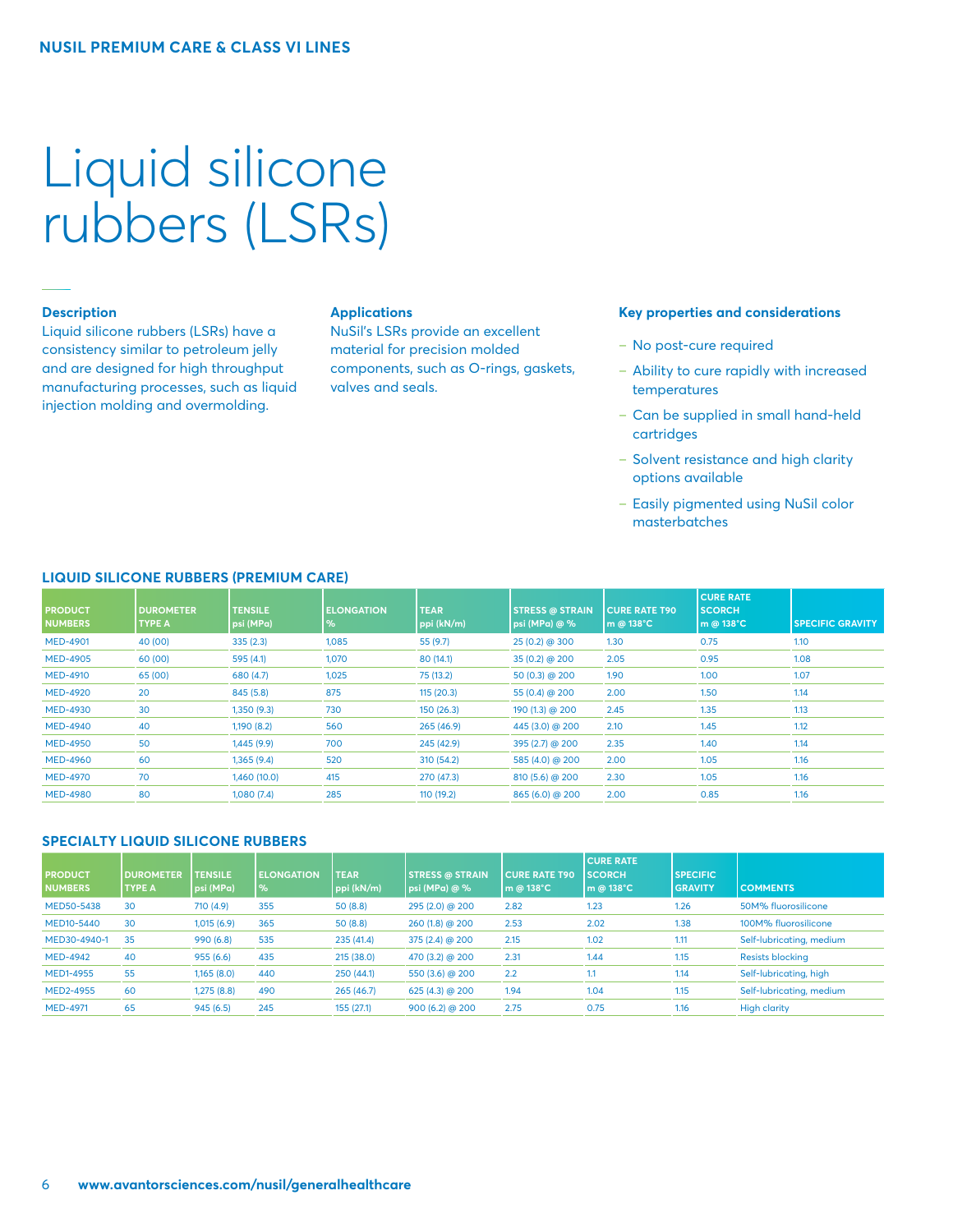

### **LIQUID SILICONE RUBBERS (CLASS VI)**

| <b>PRODUCT</b><br><b>NUMBERS</b> | <b>DUROMETER</b><br><b>TYPE A</b> | <b>TENSILE</b><br>psi (MPa) | <b>LELONGATION</b><br><u> </u> % | <b>TEAR</b><br>ppi (kN/m) | <b>STRESS @ STRAIN</b><br>  psi (MPa) @ % | <b>WORK TIME</b><br> @ 25 °C | <b>CURE RATE T90</b><br> m @ 138°C | <b>CURE RATE</b><br><b>SCORCH</b><br>m @ 138°C | <b>SPECIFIC</b><br><b>GRAVITY</b> |
|----------------------------------|-----------------------------------|-----------------------------|----------------------------------|---------------------------|-------------------------------------------|------------------------------|------------------------------------|------------------------------------------------|-----------------------------------|
| <b>SIL-5920</b>                  | 20                                | 990(6.8)                    | 820                              | 85 (14.8)                 | $90(0.6)$ @ 200                           | >24 h                        | 0.60                               | 0.31                                           | 1.08                              |
| <b>SIL-5930</b>                  | 30                                | 1,355 (9.3)                 | 815                              | 140 (24.5)                | 165 (1.1) @ 200                           | >24 h                        | 0.80                               | 0.29                                           | 1.11                              |
| <b>SIL-5940</b>                  | 40                                | 1,405 (9.6)                 | 720                              | 165(28.9)                 | 270 (1.8) @ 200                           | >24 h                        | 0.80                               | 0.33                                           | 1.12                              |
| <b>SIL-5950</b>                  | 50                                | 1,460 (10.0)                | 580                              | 210(36.7)                 | 430 (2.9) @ 200                           | >72 h                        | 0.90                               | 0.25                                           | 1.14                              |
| <b>SIL-5960</b>                  | 60                                | 1,265(8.7)                  | 390                              | 180 (31.5)                | 690 (4.7) @ 200                           | >72 h                        | 0.50                               | 0.16                                           | 1.14                              |
| <b>SIL-5970</b>                  | 68                                | 1,310 (9.0)                 | 390                              | 230 (40.2)                | 880 (6.0) @200                            | >72 h                        | 0.50                               | 0.17                                           | 1.14                              |
|                                  |                                   |                             |                                  |                           |                                           |                              |                                    |                                                |                                   |

### **Processing tips**

The two parts of this system should be mixed in equal portions prior to use. Mixing in anything other than the specified ratio may yield properties outside of the specification range. Airless mixing, metering and dispensing equipment are recommended for production operations.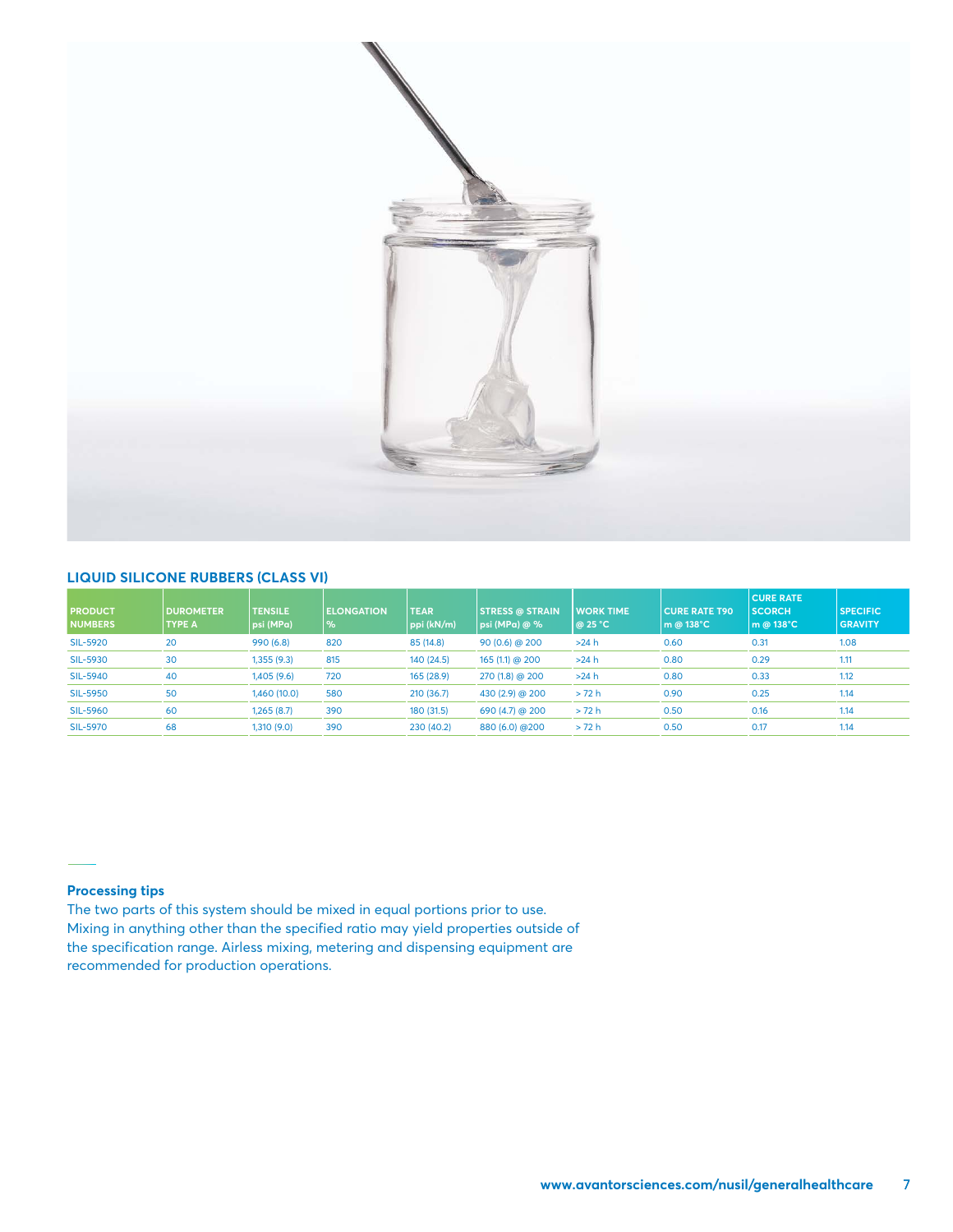### High consistency rubbers (HCRs)

### **Description**

High consistency rubbers (HCRs) from NuSil have the consistency of clay and are well-suited for fabrication processes, such as extruding, calendering and compression or transfer molding into a wide range of parts. The NuSil brand HCR portfolio features both platinum and peroxide catalyzed systems along with a line of versatile uncatalyzed HCRs that can cure using either a platinum or peroxide catalyst.

### **Applications**

NuSil HCRs can be used to extrude rod and ribbon profiles and tubing for medical applications. They can also be calendered into sheets for die-cutting or molded into parts, such as balloons, gaskets or O-rings.

### **Key properties and considerations**

- ‒ Green strength: ideal for extrusion processes
- High mechanical properties
- One- or two-part systems available
- Easily pigmented using NuSil color masterbatches

### **HIGH CONSISTENCY RUBBERS (PLATINUM CURE)**

| <b>PRODUCT</b><br><b>NUMBERS</b> | <b>DUROMETER</b><br><b>TYPE A</b> | <b>TENSILE</b><br>psi (MPa) | <b>ELONGATION</b><br>$\%$ | <b>TEAR</b><br>ppi (kN/m) | <b>STRESS @ STRAIN</b><br>psi (MPa) @ % | <b>WORK TIME</b><br>@ 25°C | <b>CURE RATE T90</b><br>m @ 116°C | <b>CURE RATE SCORCH</b><br>  m @ 116°C | <b>SPECIFIC</b><br><b>GRAVITY</b> | <b>COMMENTS</b>             |
|----------------------------------|-----------------------------------|-----------------------------|---------------------------|---------------------------|-----------------------------------------|----------------------------|-----------------------------------|----------------------------------------|-----------------------------------|-----------------------------|
| <b>MED-4014</b>                  | 15                                | 875 (6.0)                   | 1240                      | 160 (28.2)                | 45 (0.3) @ 200                          | 25h                        | 2.5                               | 1.25                                   | 1.08                              | Low modulus                 |
| <b>MED-4019</b>                  | 55                                | 1,290 (8.9)                 | 645                       | 205(36.2)                 | 310 $(2.1)$ @ 200                       | 5 <sub>h</sub>             | 2.99                              | 1.3                                    | 1.23                              |                             |
| <b>MED-4020</b>                  | 25                                | 1,495(10.3)                 | 1200                      | 190 (33.5)                | 70 (0.5) @ 200                          | 10 <sub>h</sub>            | 2.3                               | 0.95                                   | 1.10                              | Low modulus with high tear  |
| <b>MED-4025</b>                  | 30                                | 1,410(9.7)                  | 910                       | 165(29.1)                 | 105 (0.7) @ 200                         | 1.5 <sub>h</sub>           | 2.8                               | 0.75                                   | 1.11                              | Low tension set             |
| <b>MED-4035</b>                  | 35                                | 1.565(10.8)                 | 1055                      | 195 (34.4)                | 195 (1.3) @ 200                         | 2 <sub>h</sub>             | 2.7                               |                                        | 1.11                              |                             |
| <b>MED-4050</b>                  | 50                                | 1,500 (10.3)                | 985                       | 265(46.7)                 | 305 $(2.1)$ @ 200                       | 3.5h                       | 2.6                               | 1.1                                    | 1.16                              |                             |
| <b>MED-4065</b>                  | 65                                | 1,230 (8.5)                 | 970                       | 270 (47.6)                | 355 (2.4) @ 200                         | 6 h                        | 2.65                              | 0.85                                   | 1.20                              | ۰                           |
| <b>MED-4080</b>                  | 75                                | 1,210 (8.3)                 | 735                       | 250(44.1)                 | 450 (3.1) @ 200                         | 8h                         | 2.75                              | 0.8                                    | 1.20                              |                             |
|                                  | <b>ULTRA-HIGH PERFORMANCE</b>     |                             |                           |                           |                                         |                            |                                   |                                        |                                   |                             |
| <b>MED-4027</b>                  | 30                                | 2,300 (15.9)                | 1,050                     | 235(41.2)                 | 100 (0.7) @ 200                         | 2.5h                       | 4.30                              | 2.00                                   | 1.11                              | Ultra-high tensile strength |
| <b>MED-4055</b>                  | 55                                | 1.655(11.4)                 | 880                       | 315(55.6)                 | 490 (3.4) @ 200                         | 2.5h                       | 2.85                              | 1.00                                   | 1.14                              | Ultra-high tear strength    |
| <b>MED-4070</b>                  | 70                                | 1,460 (10.1)                | 725                       | 320 (56.4)                | 635 (4.8) @ 200                         | 2 <sub>h</sub>             | 2.70                              | 0.90                                   | 1.19                              | Abrasion/fatigue-resistant  |

### **HIGH CONSISTENCY RUBBERS (CLASS VI)**

| <b>PRODUCT</b><br><b>NUMBERS</b> | <b>I DUROMETER</b><br><b>TYPE A</b> | <b>TENSILE</b><br>  psi (MPa) | <b>ELONGATION</b><br>$\frac{9}{6}$ | <b>TEAR</b><br>ppi (kN/m) | psi(MPa)  @ 96   | @ 25°C          | l m @ 116°C | I STRESS @ STRAIN_I WORK TIME_I CURE RATE T90 I CURE RATE SCORCH I SPECIFIC_<br>l m @ 116°C | <b>GRAVITY</b> | <b>COMMENTS</b>          |
|----------------------------------|-------------------------------------|-------------------------------|------------------------------------|---------------------------|------------------|-----------------|-------------|---------------------------------------------------------------------------------------------|----------------|--------------------------|
|                                  |                                     |                               |                                    |                           |                  |                 |             |                                                                                             |                |                          |
| SIL2-5020                        | 20                                  | 1,475 (10.2)                  | 1185                               | 195 (34.3)                | $65(0.5)$ @ 200  | 8 h             | 4.79        | 1.42                                                                                        | 1.1            |                          |
| SIL2-5030                        | 30                                  | 1.690(11.7)                   | 1140                               | 215 (37.8)                | 120 (0.8) @ 200  | 5h              | 2.94        | 1.31                                                                                        | 1.11           | $\overline{\phantom{a}}$ |
| SIL2-5040                        | 40                                  | 1,510(10.4)                   | 1115                               | 220 (38.7)                | 140 (1.0) @ 200  | 4 h             | 3.81        | 1.66                                                                                        | 1.15           | $\overline{\phantom{a}}$ |
| SIL2-5050                        | 50                                  | 1,500 (10.3) 990              |                                    | 255(45.0)                 | $335(2.3)$ @ 200 | 4 h             | 4.74        | 1.49                                                                                        | 1.16           | $\overline{\phantom{a}}$ |
| SIL2-5060                        | 60                                  | 1,415(9.8)                    | 920                                | 265(46.7)                 | 390 (2.7) @ 200  | 11 <sub>h</sub> | 5.95        | 1.67                                                                                        | 1.18           | $\overline{\phantom{a}}$ |
| SIL2-5070                        | 70                                  | 1,300 (9.0) 810               |                                    | 260 (45.8)                | $400(2.8)$ @ 200 | 2 <sub>h</sub>  | 3.55        | 1.12                                                                                        | 1.19           |                          |
| SIL2-5080                        | 80                                  | 1,275(8.8)                    | 665                                | 210 (37.0)                | $500(3.4)$ @ 200 | >24 h           | 3.66        | 0.99                                                                                        | 1.2            |                          |

### **Processing tips (Platinum cure)**

To blend NuSil HCRs, separately soften Part A and B on a clean and cooled two-roll mill, then combine both components in equal portions. Avoid adjusting the mix ratio of the two components to accelerate the cure. Temperature can be adjusted to vary the rate of cure.

Be sure to free the area of any materials that can potentially inhibit the curing process. Most inhibitors typically have a sulfurcontaining material (e.g., natural rubber, latex and neoprene), a nitrogen-containing material (e.g., amines) or an organotincontaining material (e.g., condensation-cured silicones).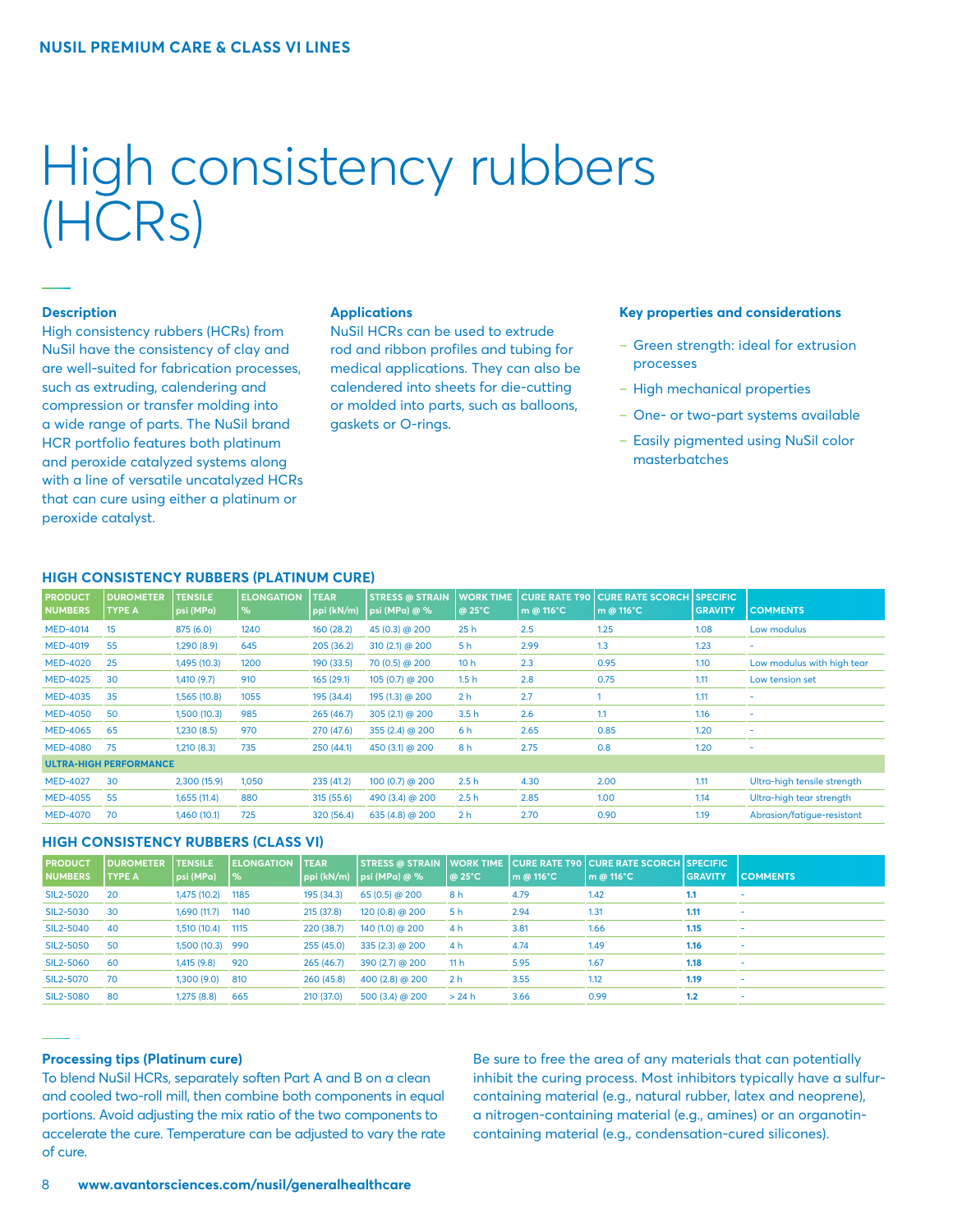### **Uncatalyzed HCRs**

NuSil uncatalyzed HCR systems offer the flexibility of using your preferred catalyst to achieve desired properties or cure chemistry.

### **Pre-catalyzed HCRs**

Our pre-catalyzed peroxide curing HCRs, are one-part systems that contain a dichlorobenzoyl peroxide catalyst and are ready for use.

### **HIGH CONSISTENCY RUBBERS (PEROXIDE CURE)**

| <b>PRODUCT</b><br><b>NUMBERS</b> | <b>DUROMETER</b><br><b>TYPE A</b> | <b>TENSILE</b><br>psi (MPa) | <b>ELONGATION TEAR</b><br>$\frac{9}{6}$ | ppi (kN/m) | <b>STRESS @ STRAIN</b><br>psi (MPa) @ % | <b>CURE RATE T90</b><br>m @ 116°C | <b>CURE RATE SCORCH</b><br>m @ 116°C | <b>SPECIFIC</b><br><b>GRAVITY</b> | <b>COMMENTS</b>                             |
|----------------------------------|-----------------------------------|-----------------------------|-----------------------------------------|------------|-----------------------------------------|-----------------------------------|--------------------------------------|-----------------------------------|---------------------------------------------|
| <b>MED-4128</b>                  | 25.00                             | 1,010(6.9)                  | 780.00                                  | 70 (12.3)  | $90(0.6)$ @ 200                         | 1.60                              | 0.50                                 | 1.11                              | Uncatalyzed, low-tension set                |
| <b>MED-4120</b>                  | 25.00                             | 1.445 (10.0)                | 1005.00                                 | 165(29.1)  | $80(0.6)$ @ 200                         | 1.75                              | 0.65                                 | 1.10                              | <b>Uncatalyzed</b>                          |
| <b>MED-4135</b>                  | 35.00                             | 1,220 (8.4)                 | 760.00                                  | 145(25.6)  | 180 (1.2) @ 200                         | 2.00                              | 0.65                                 | 1.10                              | <b>Uncatalyzed</b>                          |
| <b>MED-4174</b>                  | 50.00                             | 1,300 (8.9)                 | 750.00                                  | 225(39.7)  | $325(2.2)$ @ 200                        | 1.60                              | 0.55                                 | 1.15                              | <b>Uncatalyzed</b>                          |
| <b>MED-4150</b>                  | 50.00                             | 1,400(9.7)                  | 800.00                                  | 230 (40.9) | $240(1.7)$ @ 200                        | 1.85                              | 0.55                                 | 1.16                              | Uncatalvzed                                 |
| <b>MED4-4115</b>                 | 50.00                             | 1,600(11.3)                 | 500.00                                  | 100 (17.6) | 400 (2.8) @ 200                         | 2.05                              | 0.65                                 | 1.15                              | Pre-catalyzed with dichlorobenzovl peroxide |
| <b>MED-4165</b>                  | 65.00                             | 1,250(8.6)                  | 715.00                                  | 225 (39.7) | 370 (2.6) @ 200                         | 1.70                              | 0.50                                 | 1.20                              | Uncatalyzed                                 |
| <b>MED4-4116</b>                 | 70.00                             | 1.300 (9.0)                 | 450.00                                  | 130 (23.3) | 470 (3.2) @ 200                         | 2.25                              | 0.55                                 | 1.22                              | Pre-catalyzed with dichlorobenzovl peroxide |

#### **HIGH CONSISTENCY RUBBERS (PLATINUM OR PEROXIDE CURE)**

| <b>PRODUCT</b><br><b>NUMBERS</b> | <b>DUROMETER</b><br><b>TYPE A</b> | <b>TENSILE</b><br>psi (MPa) | <b>ELONGATION TEAR</b><br>$\mathcal{A}$ | ppi (kN/m) | <b>STRESS @ STRAIN</b><br>$psi$ (MPa) $@$ % | <b>WORK</b><br>TIME*<br>$\sqrt{a}$ 25°C | <b>CURE RATE T90</b><br>m @ $116^{\circ}$ C | <b>CURE RATE SCORCH</b><br>m @ 116°C | <b>SPECIFIC</b><br><b>GRAVITY</b> | <b>COMMENTS</b>                         |
|----------------------------------|-----------------------------------|-----------------------------|-----------------------------------------|------------|---------------------------------------------|-----------------------------------------|---------------------------------------------|--------------------------------------|-----------------------------------|-----------------------------------------|
| <b>MED-4032</b>                  | - 30                              | 1,370 (9.4)                 | 1070                                    | 190 (33.5) | 160 (1.1) @ 200                             | 4 <sub>h</sub>                          | 2.85                                        | 1.15                                 | 1.10                              | Platinum cure variations require        |
| <b>MED-4042</b>                  | 40                                | 1,450 (10.0)                | 1040                                    | 185 (32.6) | $220(1.5)$ @ $200$                          | 5 <sub>h</sub>                          | 2.60                                        | 0.80                                 | 1.11                              | CAT-40 inhibitor and CAT-55<br>catalyst |
| <b>MED-4052</b>                  | 50                                | 1,400(9.7)                  | 1100                                    | 230 (40.6) | 280 (1.9) @ 200                             | 3 <sub>h</sub>                          | 2.35                                        | 0.85                                 | 1.16                              | to cure. Peroxide cure variations       |
| <b>MED-4062</b>                  | - 60                              | 1,400 (9.7)                 | 970                                     | 250 (44.1) | $315(2.2)$ @ 200                            | 9 <sub>h</sub>                          | 2.30                                        | 0.80                                 | 1.16                              | require the use of a peroxide           |
| <b>MED-4072</b>                  | - 70                              | 1,100(7.6)                  | 875                                     | 240 (42.3) | 450 (3.1) @ 200                             | 2 <sub>h</sub>                          | 1.75                                        | 0.60                                 | 1.22                              | catalyst.                               |
| <b>MED-4082</b>                  | -80                               | 1.170 (8.1)                 | 850                                     | 250 (44.1) | $415(2.9)$ @ 200                            | 18 <sub>h</sub>                         | 1.95                                        | 0.60                                 | 1.22                              |                                         |

Based on a platinum cure system

### **Processing tips (Peroxide cure)**

A standard method of processing is to soften the HCR on a clean two-roll mill prior to use; if a two-part cure is used, add the peroxide catalyst after softening the base. A slight adjustment to the levels of peroxide catalyst may influence cure rate and cured properties. Also, some peroxide catalysts require a post cure to remove acidic byproducts, which may result in additional shrinkage of the molded component.

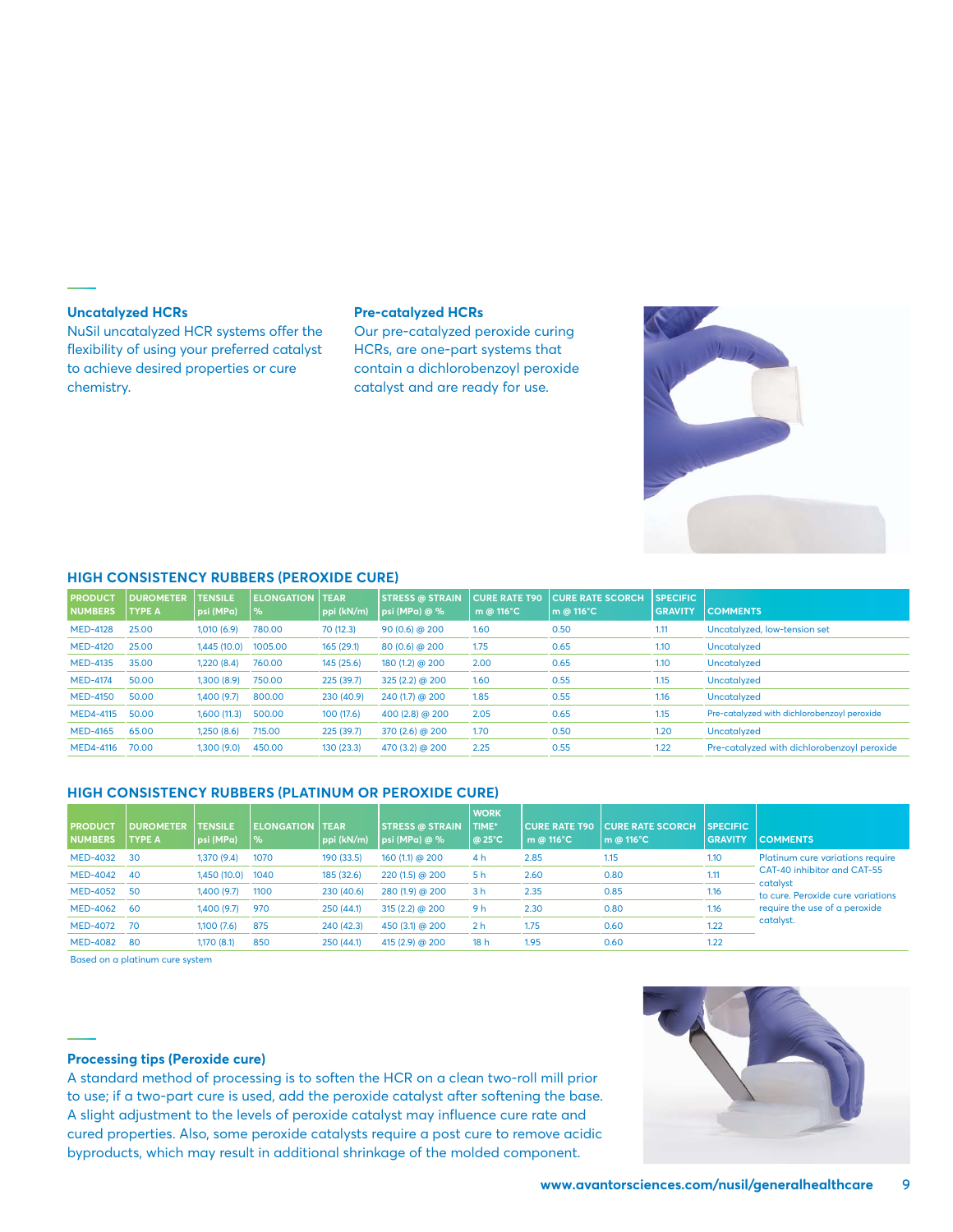### Low viscosity elastomers

### **Description**

Low viscosity elastomers provide a flowable silicone that can be used to encapsulate a device or be low-pressure molded into a part. NuSil low viscosity elastomers offer an alternative to HCRs and LSRs with other unique properties.

### **Applications**

Low viscosity elastomers are particularly useful for applications and manufacturing processes that are most efficient using a pourable, selfleveling silicone. Applications include encapsulating a device, backfilling a void and potting an electronic component.

### **Key properties and considerations**

- ‒ Flowable and self-leveling
- ‒ Easy to process
- Adjustable cure schedule: low- and high-temperature cure
- Many optically clear options

### **LOW VISCOSITY ELASTOMERS**

| <b>PRODUCT</b><br><b>NUMBERS</b> | <b>VISCOSITY</b><br>cP (mPa-s) | <b>WORK TIME</b><br>$@$ 25°C | <b>DUROMETER</b><br><b>Type A</b> | <b>TENSILE</b><br>psi (MPa) | <b>ELONGATION</b><br>$\%$ | <b>TEAR</b><br>ppi (kN/m) | <b>STRESS</b> @<br><b>STRAIN</b><br>psi (MPa) @ % | <b>MIX RATIO</b> | <b>COMMENTS</b>              |
|----------------------------------|--------------------------------|------------------------------|-----------------------------------|-----------------------------|---------------------------|---------------------------|---------------------------------------------------|------------------|------------------------------|
| <b>MED-6015</b>                  | 3,800                          | 5.5h                         | 50                                | 1,200(8.2)                  | 100                       | $\overline{\phantom{a}}$  | $\overline{\phantom{0}}$                          | 10:1             | Clear, 1.41 R.I.             |
| <b>MED-4086</b>                  | 6,450                          | 18 <sub>h</sub>              | 55 (000)                          | -                           | -                         | $\overline{\phantom{m}}$  | -                                                 | 1:1              | Ultra-soft                   |
| <b>MED-4917</b>                  | 11,750                         | 31h                          | 20                                | 500(3.4)                    | 385                       | $\overline{\phantom{m}}$  | 120 (0.8) @ 200                                   | 1:1              | $\overline{\phantom{a}}$     |
| <b>MED-6010</b>                  | 16,000                         | 4 <sub>h</sub>               | 50                                | 950(6.5)                    | 140                       | 30(5.3)                   | -                                                 | 1:1              | Clear, 1.43 R.I.             |
| MED2-4220                        | 19,500                         | 3 <sub>m</sub>               | 20                                | 585 (4.4)                   | 500                       | $\overline{\phantom{m}}$  | 95 (0.7) @ 200                                    | 1:1              | <b>Rapid RTV</b>             |
| <b>MED4-4220</b>                 | 22,000                         | 27 <sub>m</sub>              | 17                                | 660(4.5)                    | 580                       | 35(6.2)                   | $80(0.6)$ @ 200                                   | 1:1              | <b>RTV</b>                   |
| <b>MED-6019</b>                  | 25,500                         | 2.5 <sub>h</sub>             | 75                                | 1,300(9.0)                  | 65                        | $\overline{\phantom{0}}$  |                                                   | 1:1              | Clear, 1.41 R.I.             |
| <b>MED-6020</b>                  | 65,000                         | 4 h                          | 40                                | 680 (4.7)                   | 215                       | 40 (7.5)                  | -                                                 | 1:1              | Clear, 1.43 R.I.             |
| <b>MED-6033</b>                  | 72,000                         | 50 h                         | 50                                | 730 (5.3)                   | 390                       | 80 (14.1)                 | 650 (4.5) @ 200                                   | 1:1              | Clear, 1.41 R.I.             |
| <b>MED-4044</b>                  | 73,400                         | 5h                           | 40                                | 875 (6.0)                   | 360                       | 150(26.5)                 | 480 (3.3) @ 200                                   | 10:1             | $\qquad \qquad \blacksquare$ |
| MED3-4220                        | 74,500                         | 15 <sub>m</sub>              | 25                                | 1,100(7.6)                  | 625                       | 74 (13.5)                 |                                                   | 1:1              | $\qquad \qquad \blacksquare$ |
| <b>MED-4011</b>                  | 97,400                         | 2 <sub>h</sub>               | 27                                | 670(4.6)                    | 530                       |                           | 135 (0.9) @ 200                                   | 10:1             | $\qquad \qquad \blacksquare$ |



### **Processing tips**

Blend both components of the material into a homogenous mixture and de-air if necessary to remove bubbles. Note: Heat can easily be generated during the mixing process which can cause an adverse effect on the pot life.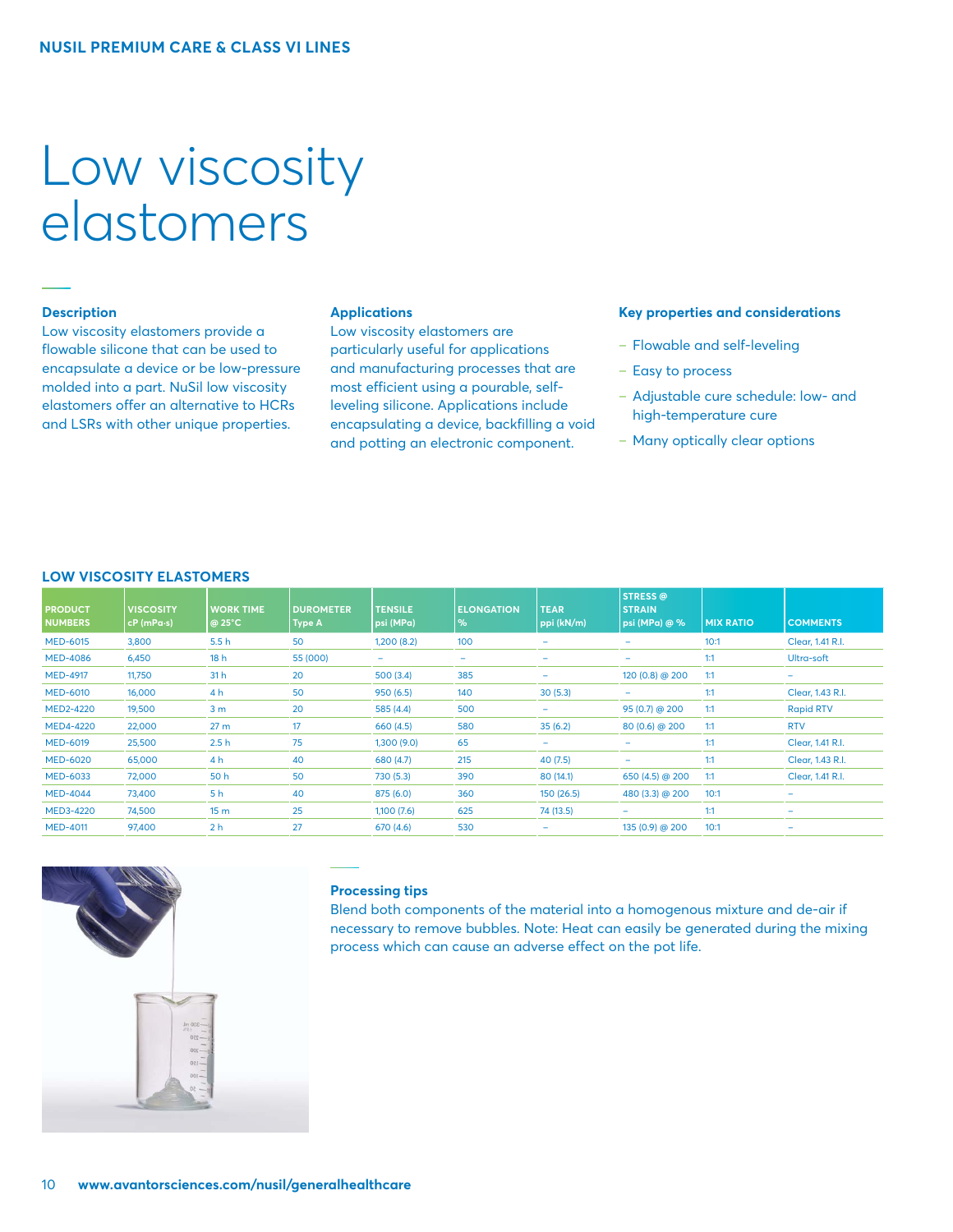### **Dispersions**

### **Description**

NuSil silicone dispersions are silicone elastomer systems that are dispersed in a solvent carrier. Dispersions are ideal for dipping and spraying processes.

### **Applications**

Our dispersions can be used for applications requiring a low viscosity silicone that will cure into a strong elastomer. They can be used to provide a coating on devices and create thin elastomeric films or forms.

### **Key properties and considerations**

- ‒ Supplied as one-part RTV or two-part heat cure systems
- Ability to decrease viscosity through further dilution
- Product chemistry may influence permeability



### **DISPERSIONS**

| <b>PRODUCT</b><br><b>NUMBERS</b> | <b>DUROMETER</b><br>TYPE A | <b>TENSILE</b><br>psi (MPa) | <b>ELONGATION</b><br><u>%</u> | <b>TEAR</b><br>ppi (kN/m) | <b>STRESS @ STRAIN</b><br>psi (MPa) @ % | <b>VISCOSITY</b><br>cP (mPa·s) | <b>SOLIDS</b><br><b>CONTENT</b><br>$\%$ | <b>SOLVENT</b>            | <b>COMMENTS</b>           |
|----------------------------------|----------------------------|-----------------------------|-------------------------------|---------------------------|-----------------------------------------|--------------------------------|-----------------------------------------|---------------------------|---------------------------|
| <b>ONE-PART</b>                  |                            |                             |                               |                           |                                         |                                |                                         |                           |                           |
| MED16-6606                       | 20                         | 1,240(8.5)                  | 800                           | 120(21.0)                 | $90(0.6)$ @ 200                         | 105                            | 30                                      | Heptane                   | <b>RTV Adhesive</b>       |
| MED10-6605                       | 25                         | 1,500 (10.3)                | 950                           | 125 (22.0)                | 115 $(0.8)$ @ 200                       | 700                            | 29                                      | Xylene                    | <b>RTV</b>                |
| <b>MED-2014</b>                  | 35                         | 1,700 (11.7)                | 900                           | 160 (33.6)                | 130 (0.9) @ 200                         | 1800                           | 35                                      | Xylene                    | Requires heat to cure     |
| MED10-6655                       | 35                         | 775(5.3)                    | 425                           | 45 (7.9)                  | 310 $(2.1)$ @ 200                       | 700                            | 60                                      | <b>Tert Butyl Acetate</b> | RTV. 100M% fluorosilicone |
| <b>TWO-PART</b>                  |                            |                             |                               |                           |                                         |                                |                                         |                           |                           |
| MED10-6600                       | 25                         | 1,200(8.3)                  | 750                           | 145(25.5)                 | $200(1.4)$ @ $200$                      | 400                            | 35                                      | Xylene                    | 1.46 R.I.                 |
| MED10-6400                       | 30                         | 1,500 (10.3)                | 800                           | 150(26.5)                 | $210(1.4)$ @ $200$                      | 800                            | 35                                      | Xylene                    | 1.43 R.I.                 |
| MED10-6640                       | 40                         | 1,700 (11.7)                | 1,000                         | 300 (52.9)                | $200(1.4)$ @ $200$                      | 2,500                          | 20                                      | Xylene                    | Ultra-high tear           |

### **SPECIALTY DISPERSIONS**

| <b>PRODUCT NUMBERS</b> | <b>VISCOSITY</b><br> cP(mPa·s) | <b>SOLIDS CONTENT</b><br>.% | <b>SOLVENT</b>              | <b>COMMENTS</b>               |
|------------------------|--------------------------------|-----------------------------|-----------------------------|-------------------------------|
| MED10-4161             | 265                            |                             | Xylene                      | <b>RTV</b> lubricious coating |
| <b>MED-4159</b>        | 130                            | 53                          | <b>Stoddard Solvent/IPA</b> | <b>RTV</b> lubricious coating |
| MED10-6670             |                                |                             | <b>Xvlene</b>               | Low CoF coating               |
| <b>MED-4162</b>        | 30,000                         |                             | Xylene                      | Wax-like coating              |



### **Processing tips**

It is recommended to individually pre-mix parts A and B prior to combining the components. During the curing process, bubbles may also be caused by the presence of solvent if exposed to elevated temperatures, and de-airing may be required to assure a bubble-free product. It is recommended to increase the cure temperature slowly or utilize a multi-step curing process. This will allow the solvent to evaporate prior to the silicone curing.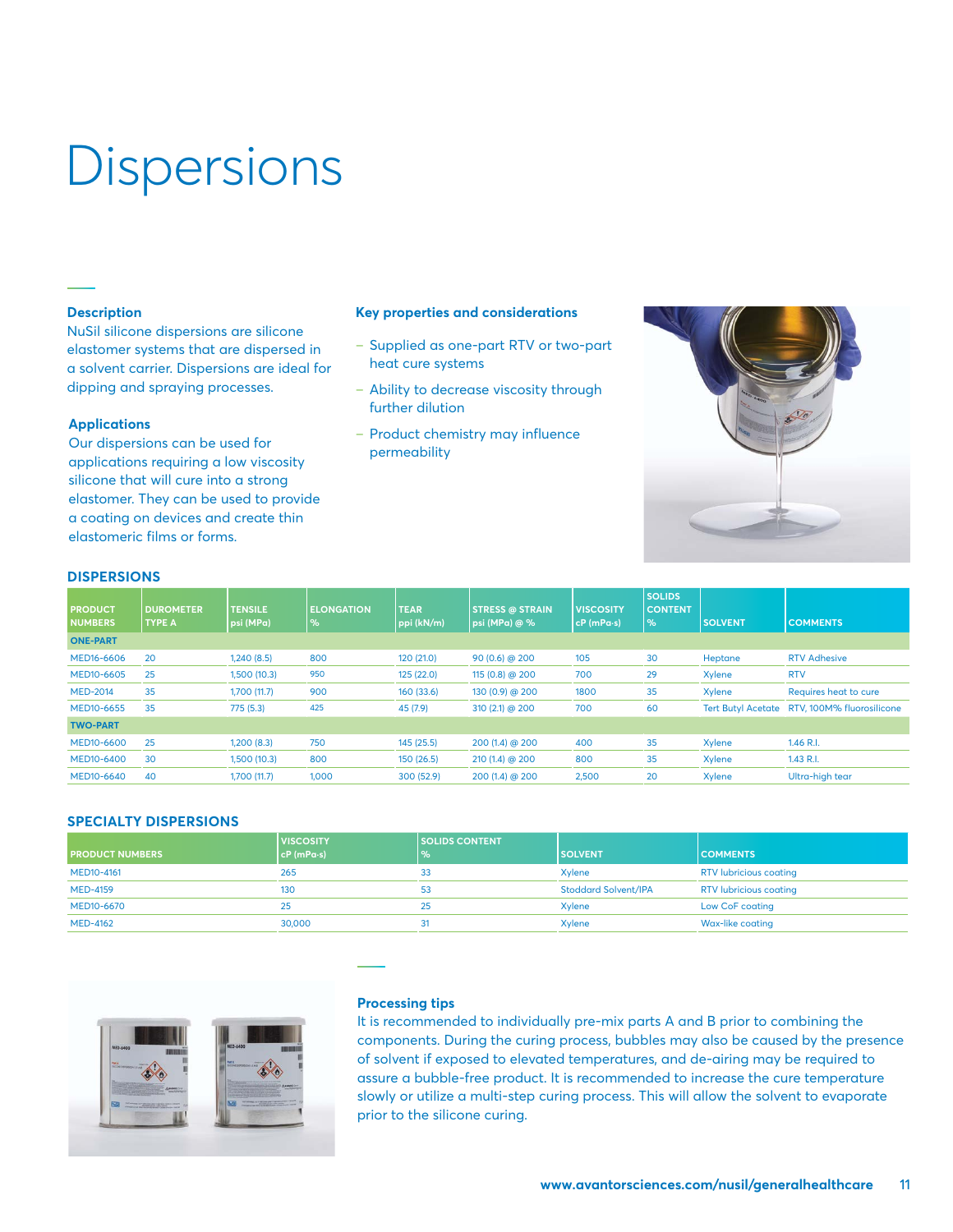### Adhesives and primers

### **Description**

NuSil brand silicone adhesives offer efficient, biocompatible and long-lasting ways to bond substrates together. The right NuSil silicone adhesives can help you achieve increased throughput, improved adhesion and greater reliability and durability.

Our primers can be used to improve the bond between a silicone adhesive and the substrates being joined by the adhesive.

#### **Applications**

NuSil silicone adhesives offer excellent bonding to a variety of substrates, including silicones, metals, polyurethanes and a variety of plastics. Our soft silicone adhesives provide permeability, protection and atraumatic removal from the skin, making them the preferred choice for wound and scar care applications

### **Key properties and considerations**

- ‒ From thixotropic and non-slump to flowable and self-leveling
- Quick cure systems available
- Can be supplied in small handheld cartridges

### **ADHESIVES**

| <b>PRODUCT</b>   |                  | <b>DUROMETER</b> | <b>TENSILE</b> | <b>ELONGATION</b> | <b>TEAR</b> | <b>STRESS @ STRAIN</b> |                                 |
|------------------|------------------|------------------|----------------|-------------------|-------------|------------------------|---------------------------------|
| <b>NUMBERS</b>   | <b>WORK TIME</b> | <b>TYPE A</b>    | psi (MPa)      | $\sim$            | ppi (kN/m)  | psi(MPa)  @ 96         | <b>COMMENTS</b>                 |
| <b>ONE-PART</b>  |                  |                  |                |                   |             |                        |                                 |
| <b>MED-1040</b>  | < 9m             | 25               | 250(1.7)       | 300               | 20(3.5)     | 130 (0.9) @ 200        | Self-leveling, high flow        |
| <b>MED-1037</b>  | < 9m             | 30               | 645 (4.4)      | 500               | -           | 170 (1.2) @ 200        | Non-slump                       |
| <b>MED-1011</b>  | < 12 m           | 25               | 1,400 (9.7)    | 655               | 100 (17.5)  | 115 (0.8) @ 200        | Self-leveling                   |
| <b>MED-1000</b>  | < 14 m           | 25               | 1,325 (9.1)    | 725               | 90 (15.8)   | 110 $(0.8)$ @ 200      | Self-leveling                   |
| <b>TWO-PART</b>  |                  |                  |                |                   |             |                        |                                 |
| <b>MED1-4013</b> | 15 m 20 m        | 20               | 1,000(6.9)     | 760               | 120 (21.0)  | 105 (0.7) @ 200        | RTV or cures rapidly with heat  |
| MED3-4013        | 2 <sub>h</sub>   | 20               | 940(6.5)       | 740               | 115(20.2)   | 115 (0.8) $@$ 200      | RTV or cures rapidly with heat  |
| MED2-4013        | 72 h             | 14               | 845 (5.8)      | 800               | 130 (22.8)  | 85 (0.6) @ 200         | HTV and cures rapidly with heat |

### **DISPERSED ADHESIVES**

| <b>PRODUCT</b> |                           | <b>DUROMETER</b> | <b>TENSILE</b> | <b>ELONGATION</b> | <b>TEAR</b> |                  | <b>STRESS @ STRAIN SOLIDS CONTENT</b> |                      |
|----------------|---------------------------|------------------|----------------|-------------------|-------------|------------------|---------------------------------------|----------------------|
| <b>NUMBERS</b> | <b>SOLVENT</b>            | <b>TYPE A</b>    | psi (MPa)      | $\%$              | ppi (kN/m)  | psi (MPa) @ %    | ' %                                   | <b>COMMENTS</b>      |
| MED16-6606     | Heptane                   | 20               | 1,240 (8.5)    | 800               | 120 (21.0)  | $90(0.6)$ @ 200  | 30                                    | <b>RTV</b> adhesive  |
| MED10-6655     | <b>Tert Butyl Acetate</b> | 35               | 775(5.3)       | 425               | 45 (7.9)    | $310(2.1)$ @ 200 | 60                                    | 100M% fluorosilicone |
| MED10-6615     | <b>Heptane</b>            | 70 (00)          | 1.100 (7.6)    | 700               | 120 (21.0)  | $60(0.4)$ @ 100  | 35                                    | <b>HTV</b> adhesive  |

### **SOFT SILICONE ADHESIVES**

| <b>PRODUCT NUMBERS</b> | <b>VISCOSITY</b><br> cP(mPa·s) | <b>WORK TIME</b><br> ര 25°C | <b>TACK</b><br>psi (MPa) | <b>PENETRATION mm</b><br>62.4g cone, 60 seconds |
|------------------------|--------------------------------|-----------------------------|--------------------------|-------------------------------------------------|
| <b>MED-6360</b>        | 465                            | 1 h                         | 12.0(0.08)               |                                                 |
| <b>MED-6342</b>        | 9300                           | 2 <sub>h</sub>              | 10.0(0.07)               |                                                 |
| <b>MED-6345</b>        | 16000                          | 0.5 <sub>h</sub>            | 5.0(0.03)                | 16.5                                            |
| <b>MED-6350</b>        | 23000                          | 2.5h                        | 6.5(0.04)                | 13.9                                            |
| <b>MED-6362</b>        | 8500                           | 1 h                         | 9.0(0.6)                 |                                                 |

**Processing tips**

Cleaning, activating and/or priming the surface can improve adhesion by maximizing the surface's available bond sites and wettability. When working with silicone adhesives, it is important to consider the solvents, chemicals or substrates they may contact in their uncured state. Certain chemical elements and compounds can retard or inhibit the adhesive's curing process during the device handling, storing or assembly process.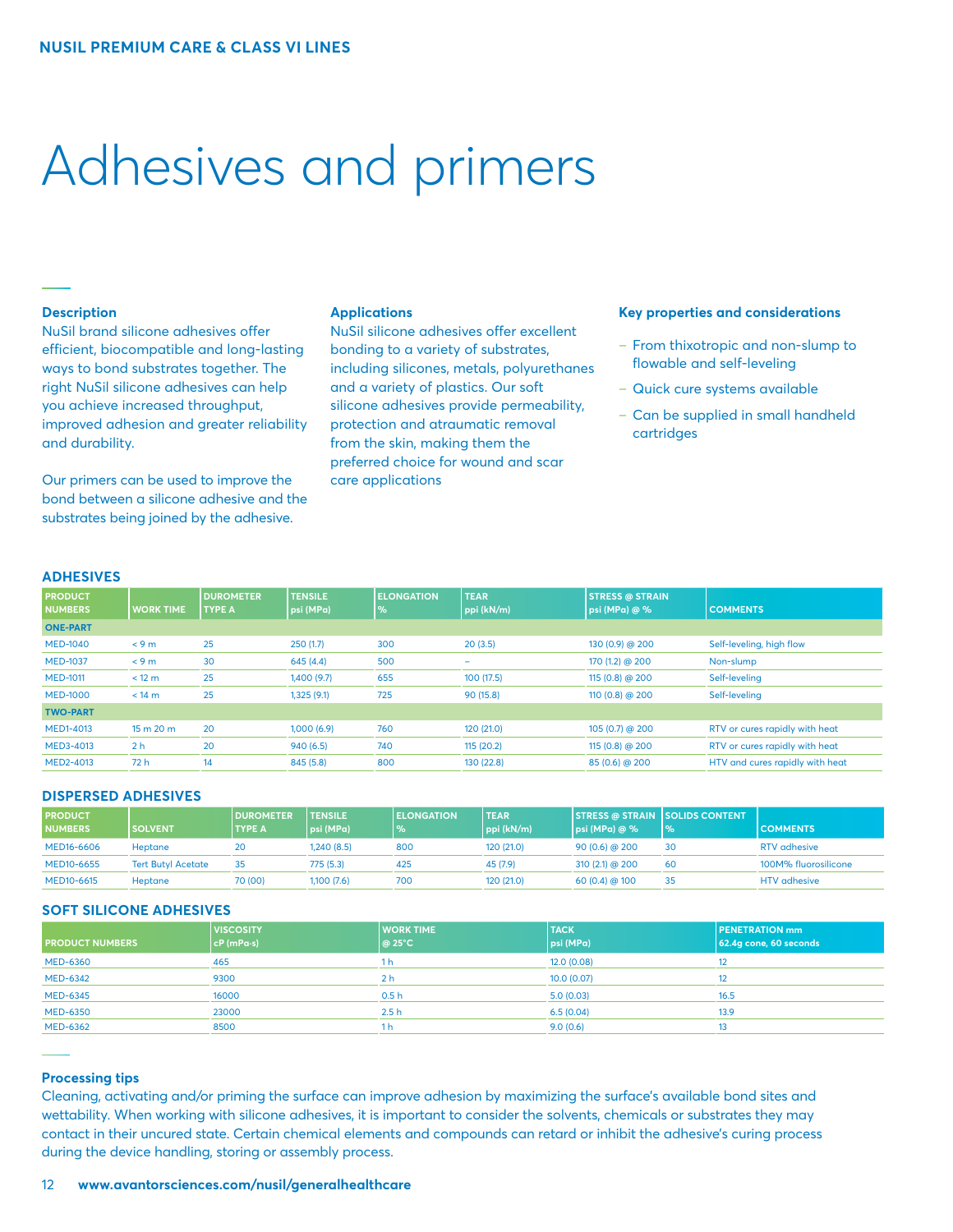

### **PRESSURE SENSITIVE ADHESIVES**

| <b>PRODUCT NUMBERS</b> | 180° PEEL STRENGTH<br>ppi (kN/m) | <b>VISCOSITY</b><br>$ cP(mPa-s) $ | <b>SOLIDS CONTENT</b> | <b>SOLVENT</b>       |
|------------------------|----------------------------------|-----------------------------------|-----------------------|----------------------|
| <b>MED1-1356</b>       | 3.75(0.7)                        | 300                               | 50                    | <b>Ethyl Acetate</b> |
| <b>MED-1356</b>        | 3.0(0.5)                         | 1,750                             |                       | <b>Ethyl Acetate</b> |
| <b>MED-1353</b>        | 5.0(0.9)                         | 3,500                             | 68                    | <b>Ethyl Acetate</b> |

### **PRIMERS**

| <b>PRODUCT NUMBERS</b> | <b>SOLIDS CONTENT %</b> | <b>SOLVENT</b> | <b>COMMENTS</b>                                                                                                                                   |
|------------------------|-------------------------|----------------|---------------------------------------------------------------------------------------------------------------------------------------------------|
| <b>MED-160</b>         | 4.0                     | Naptha         | Increased adhesion to polyphthalamide (PPA). Use with platinum or moisture cure silicones.                                                        |
| <b>MED1-161</b>        | 4.0                     | Naptha         | Increased adhesion to aluminum. Use with platinum cure silicones.                                                                                 |
| <b>MED6-161</b>        | 9.0                     | Naptha         | Increased adhesion to titanium, polysulfone (PSU), polycarbonate (PC), polyurethane (PU). Recommended where platinum<br>inhibition is of concern. |
| <b>MED-162</b>         | 15.0                    | Naptha         | Increased adhesion to polycarbonate (PC) and polyurethane (PU)                                                                                    |
| <b>MED-163</b>         | 15.0                    | Naptha         | Improved adhesion to polyurethane (PU), polyvinyl chloride (PVC) and silver. Recommended where platinum inhibition is of<br>concern.              |
| <b>MED-164</b>         | 10.0                    | Naptha         | Increased adhesion to various substrates. Designed for use with moisture cure systems.                                                            |
| <b>MED-165</b>         | 4.5                     | Naptha         | Increased adhesion to various metals.                                                                                                             |
| <b>MED-166</b>         | 6.5                     | <b>IPA</b>     | Increased adhesion to, and is compatible with, acrylics.                                                                                          |



### **Processing tips**

For some applications, primers may be too concentrated to apply the appropriate amount, so further dilution is required. If too much primer is applied, it can negatively affect the adhesive bond.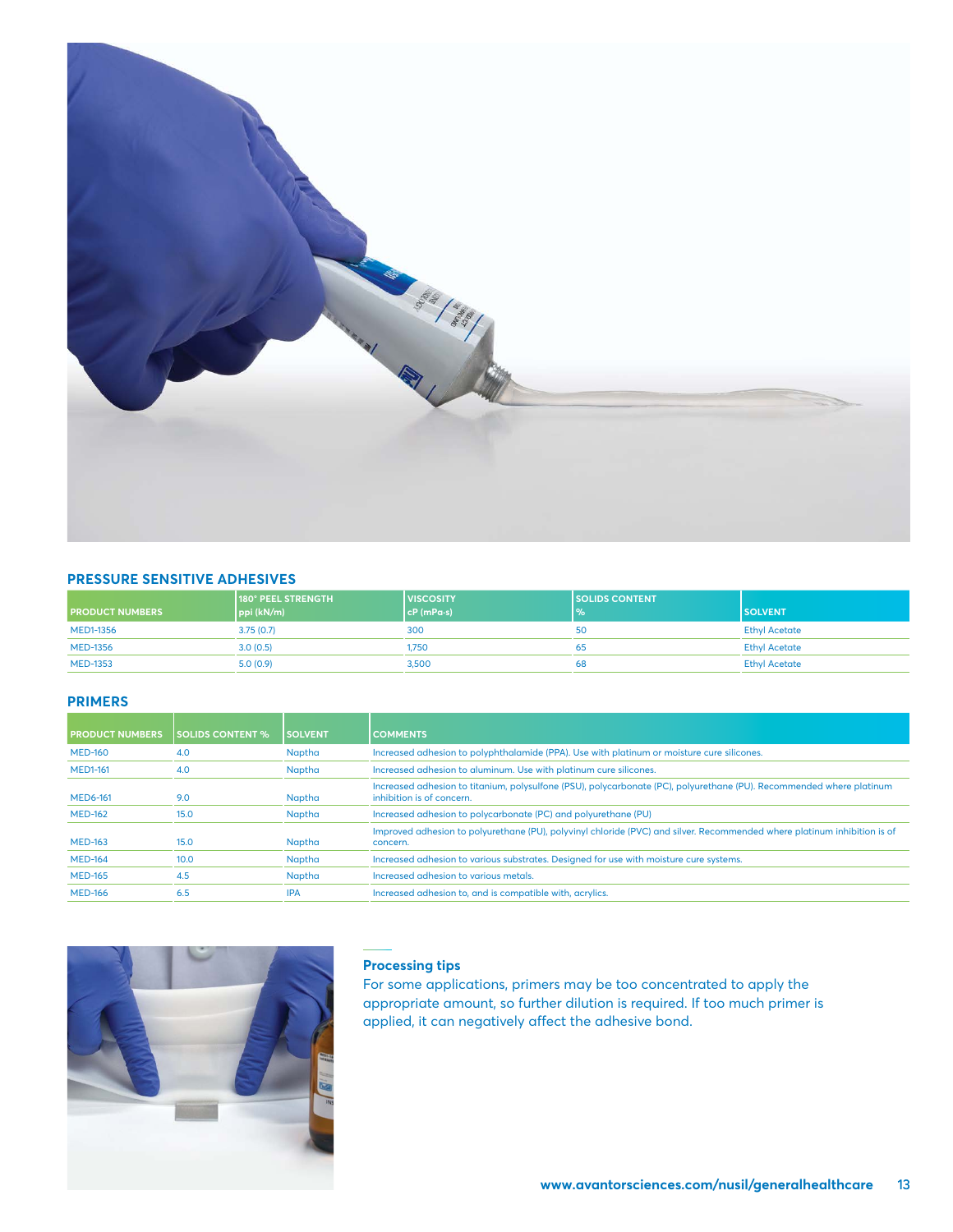## Lubricants

### **Description**

NuSil biocompatible silicone lubricants are used to reduce friction within device components or against human tissue.

### **Applications**

NuSil silicone fluids help resist silicone blocking and reduce break-loose, insertion or drag forces on applications, such as needles, syringes, trocars, cannulae, catheters, guidewires, valves and stop cocks.

### **Key properties and considerations**

- Lubrication options for a variety of substrates
- ‒ Compatibility with most sterilization methods
- Fluids available in wide range of viscosities and can be diluted with solvent for application in thin layers



### **FLUIDS**

| <b>PRODUCT NUMBERS</b> | <b>VISCOSITY</b><br>cP (mPa-s) | <b>VOLATILE CONTENT</b><br>  % | <b>COMMENTS</b>                       |
|------------------------|--------------------------------|--------------------------------|---------------------------------------|
| <b>DIMETHYL</b>        |                                |                                |                                       |
| <b>MED-361</b>         | $100 - 12.500$                 | $0$ :                          | $\overline{\phantom{a}}$              |
| <b>FLUROSILICONE</b>   |                                |                                |                                       |
| <b>MED-460</b>         | $350 - 12,500$                 | $\leq 0.2$                     | Methyl fluoro copolymer (high fluoro) |
| <b>MED-420</b>         | $100 - 12,500$                 | $\leq$ 0.1                     | Methyl fluoro copolymer (low fluoro)  |
| <b>MED-400</b>         | $350 - 12,500$                 | $\leq 0.3$                     | Fluorosilicone polymer                |

\*Custom viscosities available upon request

### **GREASES**

| <b>PRODUCT NUMBERS</b> | <b>VISCOSITY</b><br> cP(mPa·s) | <b>VOLATILE CONTENT</b><br>. % | <b>COMMENTS</b>                       |
|------------------------|--------------------------------|--------------------------------|---------------------------------------|
| <b>MED-9011</b>        | 95,000                         | < 1.0                          | Low consistency grease                |
| <b>MED-9021</b>        | 300,000                        | 0.6                            | Medium consistency grease             |
| <b>MED-9031</b>        | 900,000                        | 0.25                           | High consistency grease               |
| <b>MED-6731</b>        | 2,070,000                      | 0.2                            | High consistency methyl fluoro grease |

### **SPECIALTY COATINGS**

| <b>PRODUCT NUMBERS</b> | <b>VISCOSITY</b><br> cP(mPa·s) | <b>SOLIDS CONTENT</b><br>$\frac{1}{2}$ | <b>SOLVENT</b>              | <b>COMMENTS</b>                   |
|------------------------|--------------------------------|----------------------------------------|-----------------------------|-----------------------------------|
| MED10-4161             | 150                            | 33                                     | <b>Xvlene</b>               | Amino functional silicone coating |
| <b>MED-4159</b>        | 185                            | 53                                     | <b>Stoddard solvent/IPA</b> | Amino functional silicone coating |
| MED10-6670             |                                | 25                                     | Xylene                      | Dry permanent coating             |
| <b>MED-4162</b>        | 30,000                         |                                        | <b>Xvlene</b>               | Wax-like coating                  |

### **SELF-LUBRICATING LIQUID SILICONE RUBBER (LSR)**

| <b>PRODUCT</b><br><b>NUMBERS</b> | <b>DUROMETER</b><br><b>TYPE A</b> | <b>TENSILE</b><br>  psi (MPa) | <b>IELONGATION</b><br><b>N</b> % | <b>ITEAR</b><br> ppi (kN/m) | STRESS @ STRAIN CURE RATE T90<br> psi(MPa)  @ 96 | $\mathsf{Im}\ \omega$ 138°C | <b>CURE RATE SCORCH SPECIFIC</b><br>$m \omega$ 138°C | <b>GRAVITY</b> | <b>COMMENTS</b>         |
|----------------------------------|-----------------------------------|-------------------------------|----------------------------------|-----------------------------|--------------------------------------------------|-----------------------------|------------------------------------------------------|----------------|-------------------------|
| MED30-4940-1                     |                                   | 970 (6.7)                     | 570                              | 210 (37.0)                  | 375 (2.4) @ 200                                  | 1.80                        | 0.90                                                 | 1.12           | Moderate lubrication    |
| <b>MED1-4955</b>                 | 55                                | ,165 (8.0)                    | 490                              | 250 (44.1)                  | 550 (3.6) @ 200                                  | 2.20                        | 1.10                                                 | 1.14           | <b>High lubrication</b> |
| <b>MED2-4955</b>                 | 61                                | ,200(8.3)                     | 490                              | 250(44.1)                   | $525(3.6)$ @ 200                                 | 1.70                        | 0.70                                                 | 1.14           | Moderate lubrication    |

### **Processing tips**

Depending on the viscosity, silicone lubricants can be applied by spraying, dipping, wiping or brushing. If a very thin film is desired, silicone fluids may be further diluted as far as one-to five-percent silicone solids in a compatible solvent.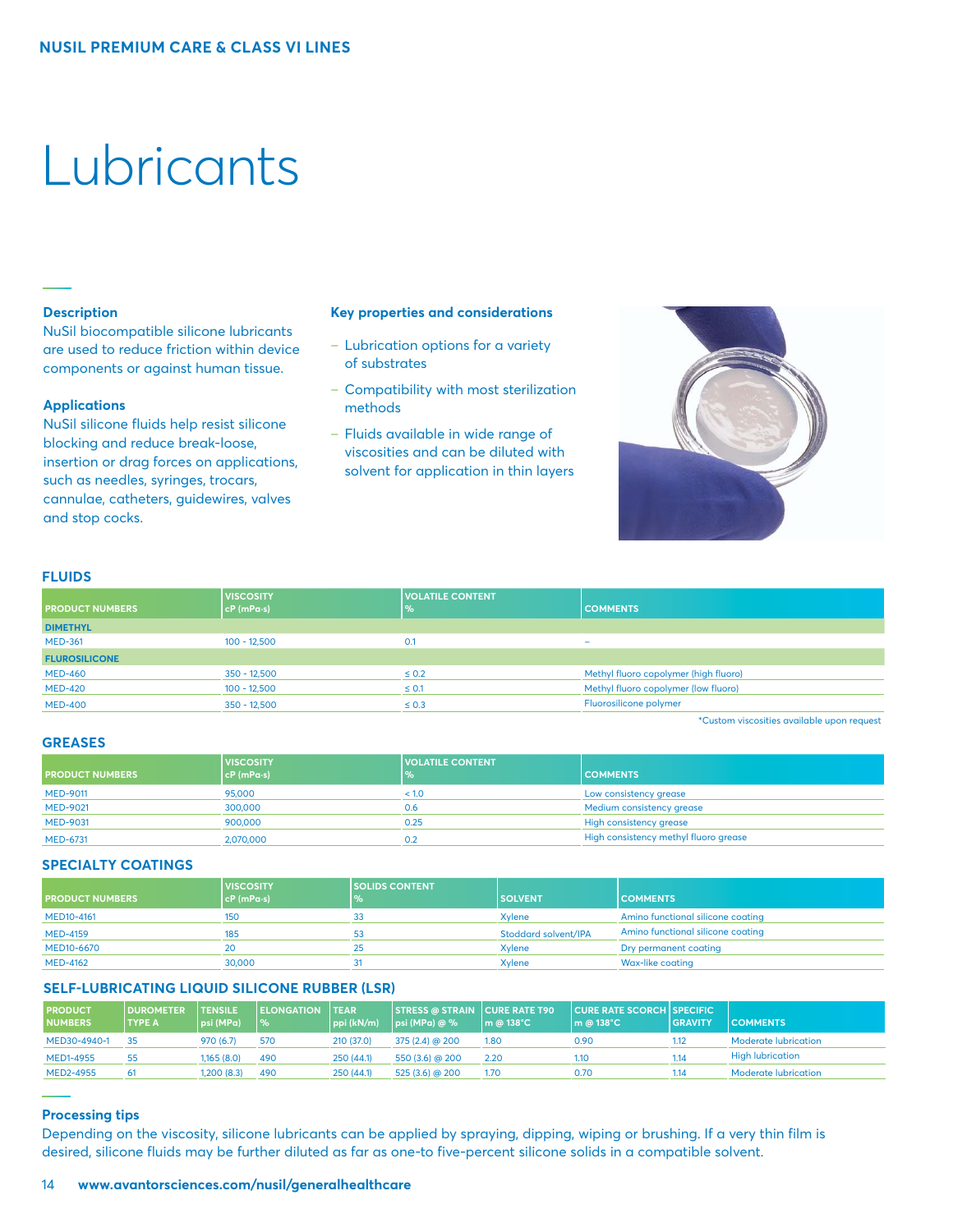### Specialty materials

### **Radiopaque masterbatches**

NuSil brand masterbatches provide an easy, more precise way to add barium sulfate to silicone elastomers, reducing production time and eliminating the need for powders that may contaminate cleanroom environments. They consist of barium sulfate dispersed in a vinyl-functional silicone polymer that covalently bonds to the matrix of platinum-cured silicone systems.

### **Inks**

Our inks are designed for marking silicone surfaces. They are made for pad printing or silk screening medical devices and are available in a variety of colors.

### **Foams**

Our low density, lightweight and flexible silicone foam can be used to make foam sheeting, tubing or ribbon. It is ideal for applications that require shock absorption and vibration dampening.

### **RADIOPAQUE MASTERBATCHES**

| <b>PRODUCT NUMBERS</b> | <b>EXTRUSION RATE g/min</b><br><b>PLASTICITY mils</b> | <b>SPECIFIC GRAVITY</b> | <b>COMMENTS</b>            |
|------------------------|-------------------------------------------------------|-------------------------|----------------------------|
| MED2-4900              | $800$ q/min                                           | 1.55                    | LSR masterbatch, 50% BaSO4 |
| MED2-4102              | 218 mils                                              |                         | HCR masterbatch, 75% BaSO4 |

### **INKS**

| <b>PRODUCT NUMBERS</b> | <b>VISCOSITY</b><br>$cP(mPa-s)$ | <b>ISOLIDS CONTENT</b><br>$\frac{1}{6}$ | <b>SOLVENT</b> | <b>COMMENTS</b>                       |
|------------------------|---------------------------------|-----------------------------------------|----------------|---------------------------------------|
| <b>MED-6608-X</b>      | 1,150                           | 70                                      | Xvlene         | RTV ink available in white and black  |
| <b>MED-6613-X</b>      | 2.000                           | 65                                      | <b>XYLENE</b>  | Heat curable ink in various colors    |
| MED8-6608-2            | 800                             | 70.                                     | <b>Xvlene</b>  | RTV black ink, increased hiding power |

### **FOAMS**

| <b>PRODUCT NUMBERS</b> | <b>FOAM DENSITY</b><br>q/mL | <b>VISCOSITY</b><br> cP(mPa·s) | <b>APPLICATION LIFE</b><br>(minutes) |                    |
|------------------------|-----------------------------|--------------------------------|--------------------------------------|--------------------|
| MED10-2310             |                             | 40000                          |                                      | Platinum catalyzed |